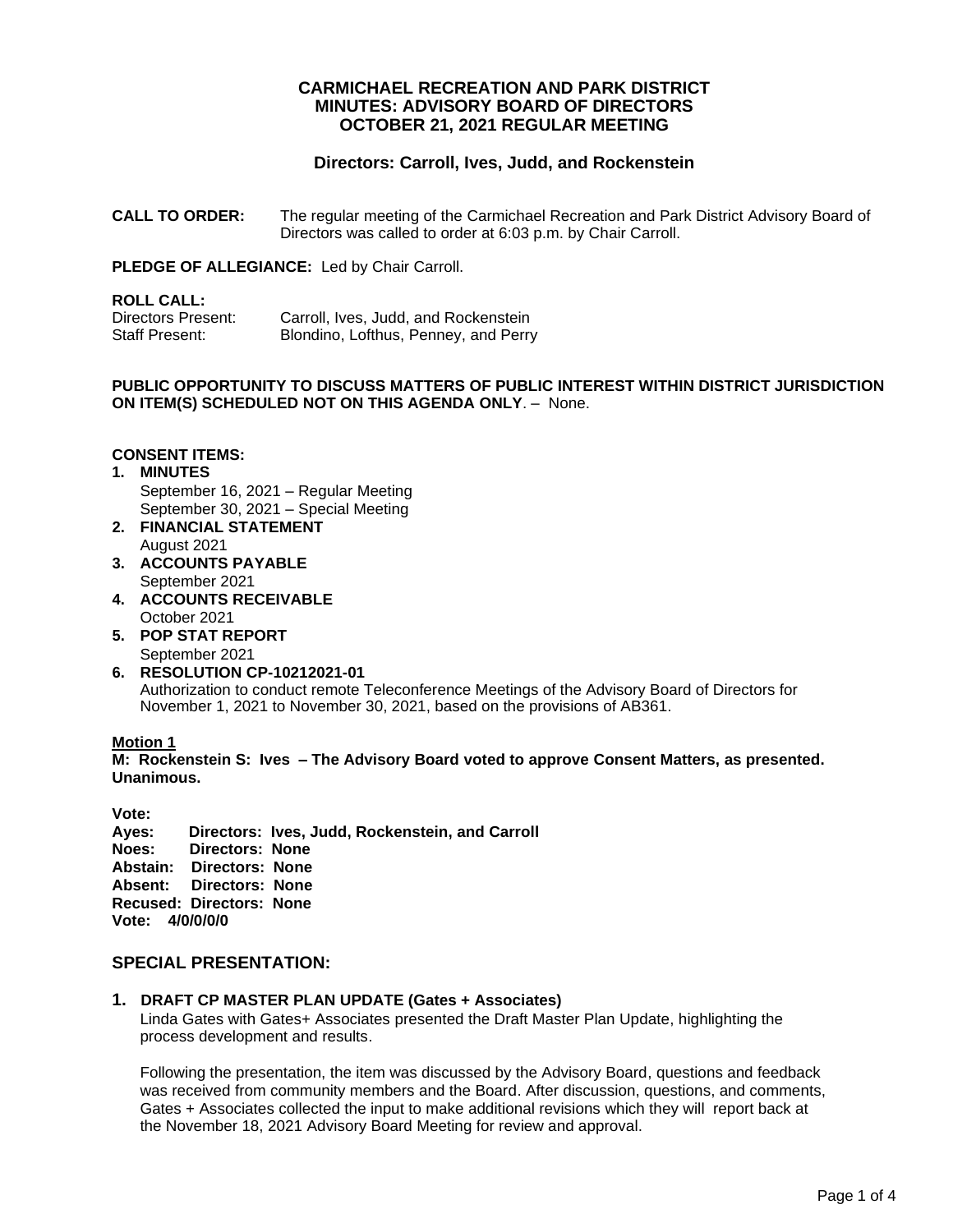# **REPORTS:**

## **1. ADVISORY BOARD MEMBER REPORTS –** Directors reported on activities of interest to the District

Chair Carroll shared highlights from the Carmichael Parks Foundation Meeting.

Director Ives volunteered to read the names and bios of both the new inductee and previous recipients of local fallen heroes remembered for their service to Country and/or Community at the upcoming Wall of Honor Event, to be held in-person on November 6 at Patriots Park.

### **2. STAFF REPORT (Blondino, Lofthus, Penney, and Perry)**

Staff reported on current District operations, projects, and events, as follows:

#### **Recreation Division**

*Alaina Lofthus, Recreation Services Manager – Highlights from the Recreation Division:*

#### **Family Storytime at Carmichael Park Program**

- The District is partnering with Carmichael Library for a weekly outdoor Storytime program at the Carmichael Park bandshell
- The program is every Wednesday at 10:30am, from 10/27 12/4
- It is a 30-minute program with songs, rhymes, and stories designed for young children (infants to 6 years of age) to help build early learning foundations that develop pre-reading skills and a joy of reading.

#### **Wall of Honor**

- Saturday, November  $6<sup>th</sup>$  at 10am, in-person at Patriots Park
- Inducting Corporal Bruce Verhoeven and honoring all fourteen local heroes memorialized on the Wall of Honor located at Patriots Park
- Chair Carroll will emcee the event. Solicited an additional board member to assist Director Ives in reading the provided bios of the fallen heroes on the day of the event.

#### **Overall**

- Programs, sports, classes, and rentals are doing well
	- Largest hurdle in opening programs, expanding facility rentals, and existing programs is staffing.
		- o The District is in desperate need of part time employees.
			- o Currently taking applications for:
				- **EXECUTE:** After-school program leaders;
				- Coaches and scorekeepers for our youth leagues;
				- **Facility rental and event monitors.**

#### **Maintenance Division**

*James Perry, Park Services Manager – Highlights from the Parks Division*

## **Maintenance & Operations**

- Volunteer Projects Staff worked with the following:
	- o 2021 California Clean Air Day Event, Wednesday, October 6: Joint project with Kiwanis Club of Carmichael, SMUD, and the Sacramento Tree Foundation for tree planting at LSCC. A total of 12 trees were planted.
	- o Victory Christian School helped improve some areas at Jensen Garden and cleaned/painted curbs in Carmichael Park.
	- $\circ$  LSCC Staff cleared a sewer main backup.
- HVAC District-wide COAC performed the first preventative maintenance on HVAC systems under our new contract. The next PM will be scheduled over winter break.

## **Project Updates**

- LSCC 800 Wing County still working on the third plan review. Staff regularly checks for updates.
- LSCC John Smith Hallway Lighting project will be executed over the next few months.
- Veteran's Hall North room remodeling will be carried out over the next few months.

## **Personnel**

• Hired a Regular Full Time Maintenance Worker – Facilities.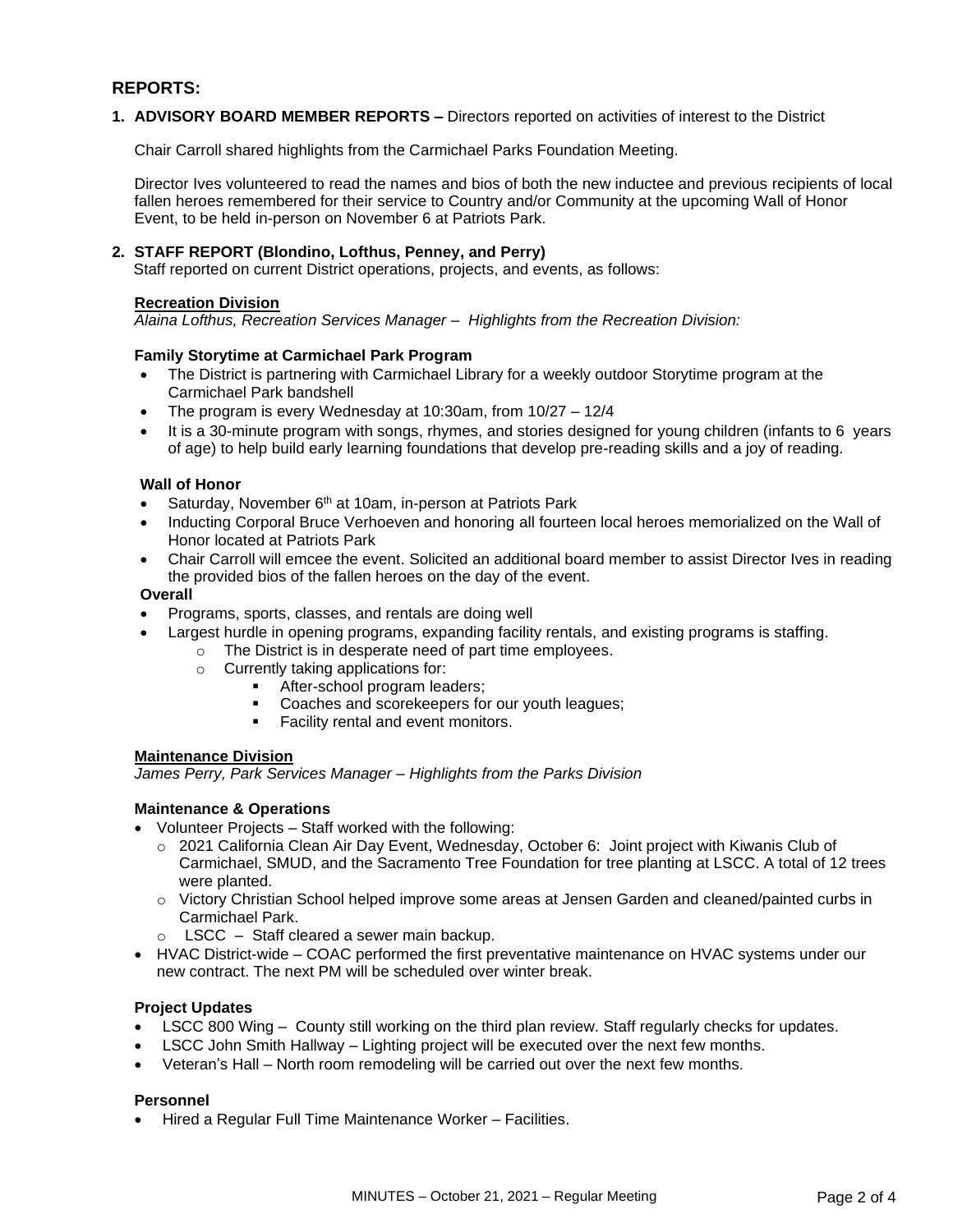### **Administration Services Division**

*Ingrid Penney, Administrative Services Manager – reported on program area*

#### **Budget/Finance –**

- The Financial Statement under Consent reflects the Sacramento County BOS approved Budget revisions.
- Staff submitted the Carmichael RPD Development Impact Fee Report for 2020-21 to the County.

### **Contracts** –

- Administrative support for various contracts contract review, checking for completion and insurance documents.
- Contract PO with PBM for Cardinal Oaks concrete repair completed.
- Review of RFP and development of a contract for Financial Planning and Advisory Services County reviewed and approved the draft.
- Lease Amendment executed for Capra.

#### **HR –**

- Administrative support for recruitment, screening, and personnel set up for recreation and park positions.
- Staff has been working with Bamboo software to acquire licensing for Onboarding and personnel file support.

#### **Monthly Training topics include:**

o Onboarding Tips 9/22 and more…

*Mike Blondino, District Administrator – Reported that Staff Reports were brief in order to allow more time for the Presentation and Action items.*

#### **Community Garden –**

We are close to an agreement with a local mediator to work on better communication with the gardeners. We had our first meeting with the mediator and now are working on some items so a date can be set for a community meeting at the garden.

**IT –** Four (4) new laptops were ordered for staff as part of the yearly purchase plan on computers.

**Prop 68 Update –** State Parks has reassigned our representative. More progress has been made towards reimbursement.

**Look Ahead –** Review with Advisory Board.

## **ACTION ITEM:**

## **1.****FINANCIAL PLANNING AND ADVISORY SERVICE**

Administrator Blondino shared the results of the RFP process; recommendation to award Contract to Isom for Financial Planning and Advisory Services. Jon Isom, with Isom Advisors a division of Urban Futures elaborated on the scope of services and potential timelines.

Following the presentation, the item was discussed by the Advisory Board and then opened for public comment. After discussion, questions, and comments, the following motion was made:

## **Motion 2**

**M: Ives S: Rockenstein – The Advisory Board voted to approve the Staff recommendation to award a contract for Financial Planning and Advisory Services to Urban Futures, Inc.; authorize the District Administrator to negotiate and execute the Contract. Unanimous.** 

**Vote: Ayes: Directors: Ives, Rockenstein, Judd, and Carroll Noes: Directors: None Abstain: Directors: None Absent: Directors: None Recused: Directors: None Vote: 4/0/0/0/0**